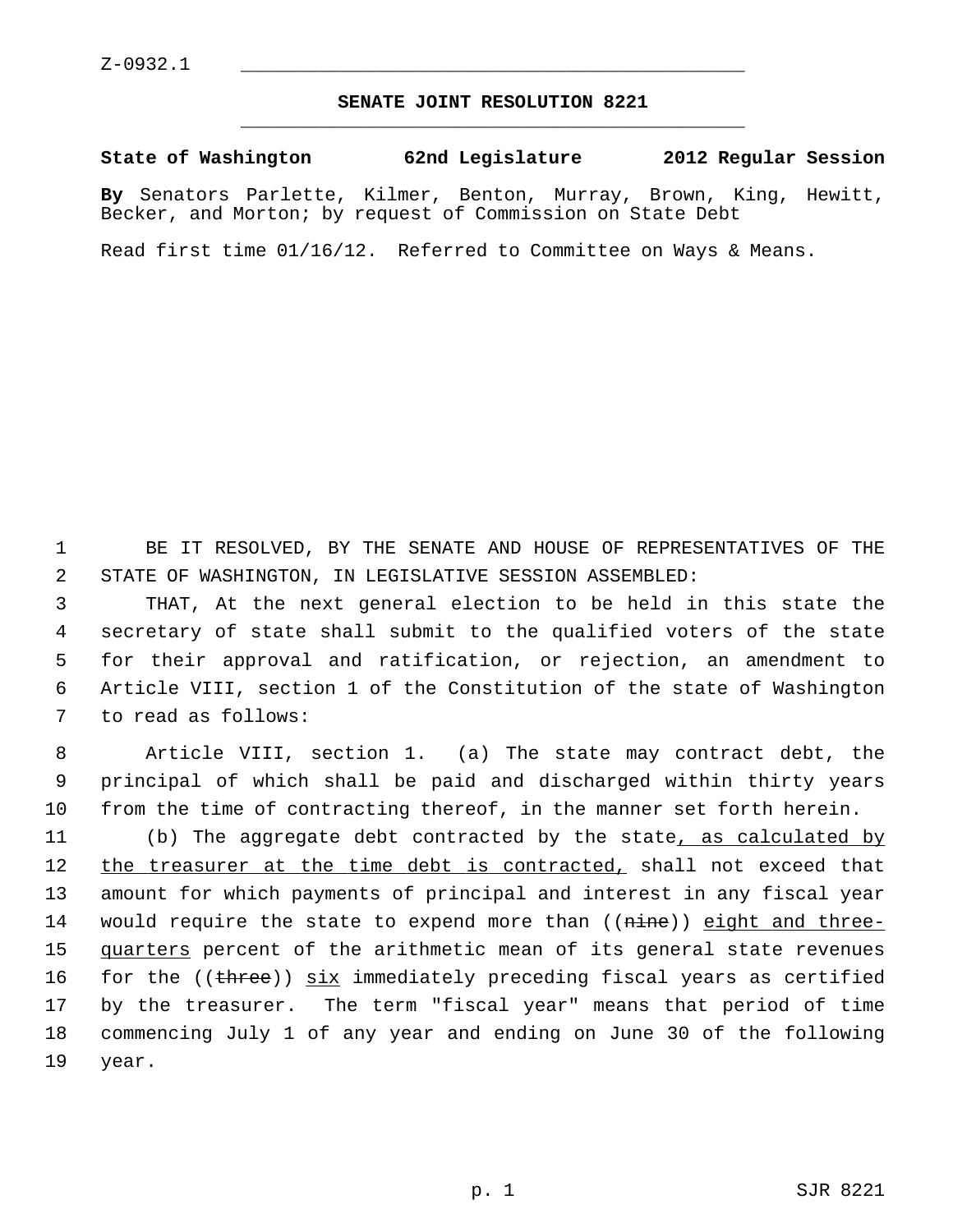1 (c) The term "general state revenues," when used in this section, 2 shall include all state money received in the treasury from each and 3 every source ((whatsoever except)), including moneys received from ad 4 valorem taxes levied by the state and deposited in the general fund in 5 each fiscal year, but not including: (1) Fees and other revenues 6 derived from the ownership or operation of any undertaking, facility, 7 or project; (2) Moneys received as gifts, grants, donations, aid, or 8 assistance or otherwise from the United States or any department, 9 bureau, or corporation thereof, or any person, firm, or corporation, 10 public or private, when the terms and conditions of such gift, grant, 11 donation, aid, or assistance require the application and disbursement 12 of such moneys otherwise than for the general purposes of the state of 13 Washington; (3) Moneys to be paid into and received from retirement 14 system funds, and performance bonds and deposits; (4) Moneys to be paid 15 into and received from trust funds ((including but not limited to 16 moneys received from taxes levied for specific purposes)) and the 17 several permanent and irreducible funds of the state and the moneys 18 derived therefrom but excluding bond redemption funds; (5) Moneys 19 received from taxes levied for specific purposes and required to be 20 deposited for those purposes into specified funds or accounts other 21 than the general fund; and (6) Proceeds received from the sale of bonds 22 or other evidences of indebtedness.

23 (d) In computing the amount required for payment of principal and 24 interest on outstanding debt under this section, debt shall be 25 construed to mean borrowed money represented by bonds, notes, or other 26 evidences of indebtedness which are secured by the full faith and 27 credit of the state or are required to be repaid, directly or 28 indirectly, from general state revenues and which are incurred by the 29 state, any department, authority, public corporation, or quasi public 30 corporation of the state, any state university or college, or any other 31 public agency created by the state but not by counties, cities, towns, 32 school districts, or other municipal corporations, but shall not 33 include obligations for the payment of current expenses of state 34 government, nor shall it include debt hereafter incurred pursuant to 35 section 3 of this article, obligations guaranteed as provided for in 36 subsection (g) of this section, principal of bond anticipation notes or 37 obligations issued to fund or refund the indebtedness of the Washington 38 state building authority. In addition, for the purpose of computing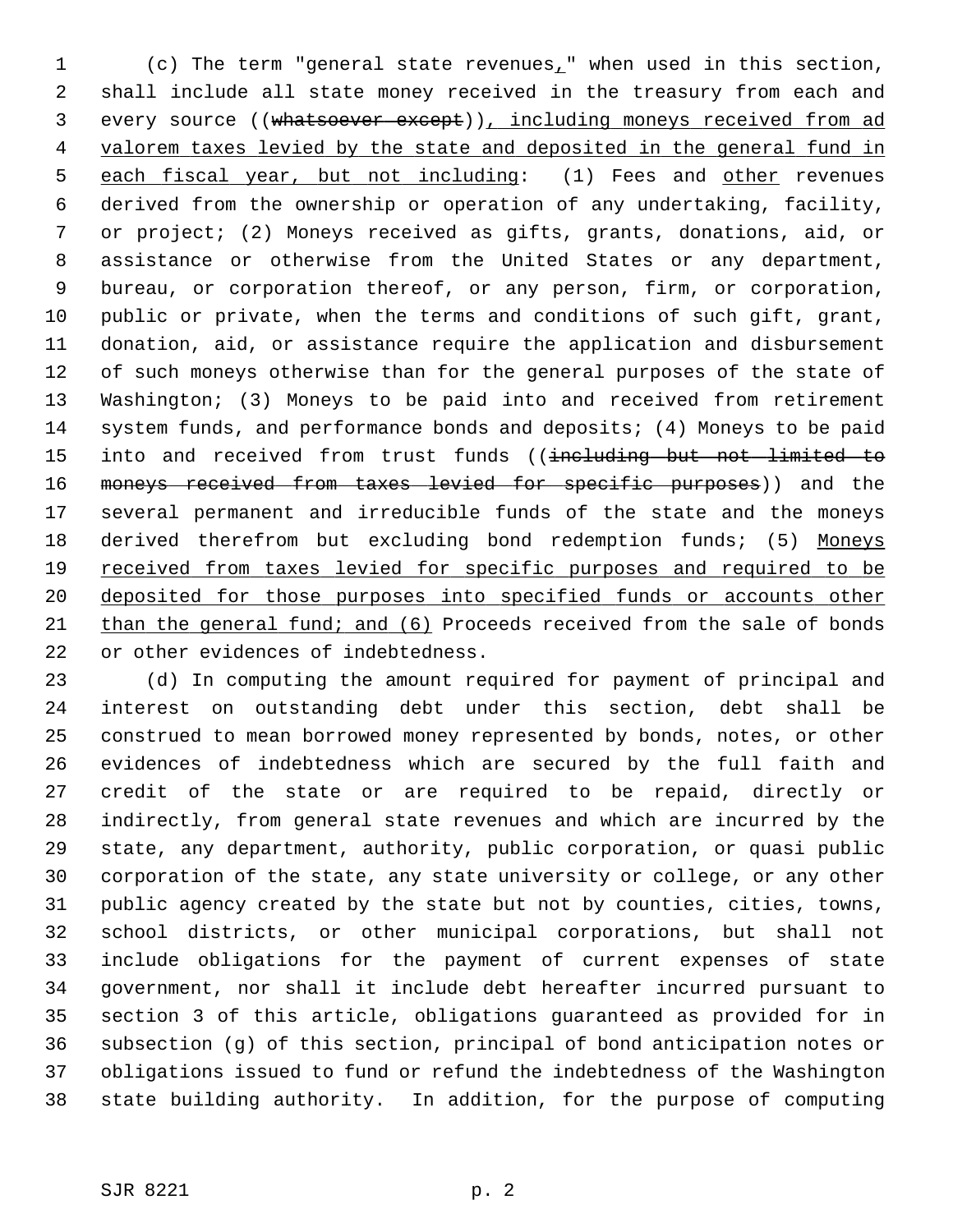1 the amount required for payment of interest on outstanding debt under 2 subsection (b) of this section and this subsection, "interest" shall be 3 reduced by subtracting the amount scheduled to be received by the state 4 as payments from the federal government in each year in respect of 5 bonds, notes, or other evidences of indebtedness subject to this 6 section.

 7 (e) The state may pledge the full faith, credit, and taxing power 8 of the state to guarantee the voter approved general obligation debt of 9 school districts in the manner authorized by the legislature. Any such 10 guarantee does not remove the debt obligation of the school district 11 and is not state debt.

12 (f) The state may, without limitation, fund or refund, at or prior 13 to maturity, the whole or any part of any existing debt or of any debt 14 hereafter contracted pursuant to section 1, section 2, or section 3 of 15 this article, including any premium payable with respect thereto and 16 interest thereon, or fund or refund, at or prior to maturity, the whole 17 or any part of any indebtedness incurred or authorized prior to the 18 effective date of this amendment by any entity of the type described in 19 subsection (h) of this section, including any premium payable with 20 respect thereto and any interest thereon. Such funding or refunding 21 shall not be deemed to be contracting debt by the state.

22 (g) Notwithstanding the limitation contained in subsection (b) of 23 this section, the state may pledge its full faith, credit, and taxing 24 power to guarantee the payment of any obligation payable from revenues 25 received from any of the following sources: (1) Fees collected by the 26 state as license fees for motor vehicles; (2) Excise taxes collected by 27 the state on the sale, distribution or use of motor vehicle fuel; and 28 (3) Interest on the permanent common school fund: *Provided,* That the 29 legislature shall, at all times, provide sufficient revenues from such 30 sources to pay the principal and interest due on all obligations for 31 which said source of revenue is pledged.

32 (h) No money shall be paid from funds in custody of the treasurer 33 with respect to any debt contracted after the effective date of this 34 amendment by the Washington state building authority, the capitol 35 committee, or any similar entity existing or operating for similar 36 purposes pursuant to which such entity undertakes to finance or provide 37 a facility for use or occupancy by the state or any agency, department, 38 or instrumentality thereof.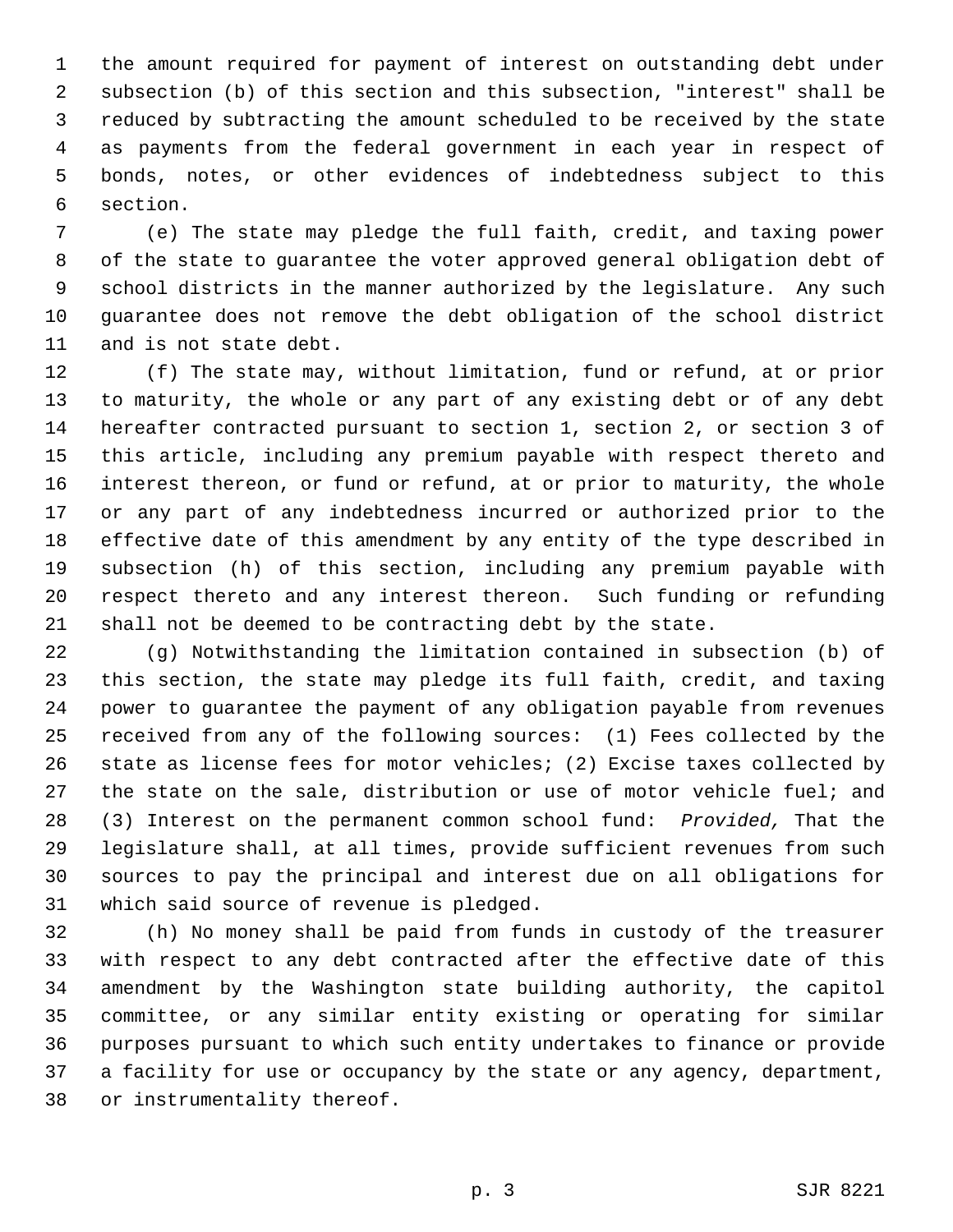1 (i) The legislature shall prescribe all matters relating to the 2 contracting, funding or refunding of debt pursuant to this section, 3 including: The purposes for which debt may be contracted; by a 4 favorable vote of three-fifths of the members elected to each house, 5 the amount of debt which may be contracted for any class of such 6 purposes; the kinds of notes, bonds, or other evidences of debt which 7 may be issued by the state; and the manner by which the treasurer shall 8 determine and advise the legislature, any appropriate agency, officer, 9 or instrumentality of the state as to the available debt capacity 10 within the limitation set forth in this section. The legislature may 11 delegate to any state officer, agency, or instrumentality any of its 12 powers relating to the contracting, funding or refunding of debt 13 pursuant to this section except its power to determine the amount and 14 purposes for which debt may be contracted.

15 (j) The full faith, credit, and taxing power of the state of 16 Washington are pledged to the payment of the debt created on behalf of 17 the state pursuant to this section and the legislature shall provide by 18 appropriation for the payment of the interest upon and installments of 19 principal of all such debt as the same falls due, but in any event, any 20 court of record may compel such payment.

21 (k) Notwithstanding the limitations contained in subsection (b) of 22 this section, the state may issue certificates of indebtedness in such 23 sum or sums as may be necessary to meet temporary deficiencies of the 24 treasury, to preserve the best interests of the state in the conduct of 25 the various state institutions, departments, bureaus, and agencies 26 during each fiscal year; such certificates may be issued only to 27 provide for appropriations already made by the legislature and such 28 certificates must be retired and the debt discharged other than by 29 refunding within twelve months after the date of incurrence.

30 (l) Bonds, notes, or other obligations issued and sold by the state 31 of Washington pursuant to and in conformity with this article shall not 32 be invalid for any irregularity or defect in the proceedings of the 33 issuance or sale thereof and shall be incontestable in the hands of a 34 bona fide purchaser or holder thereof.

35 BE IT FURTHER RESOLVED, That the amendments to Article VIII, 36 Section 1, if approved and ratified by the qualified voters of the 37 state, shall be effective on and after July 1, 2014.

38 BE IT FURTHER RESOLVED, That the statement of subject and concise